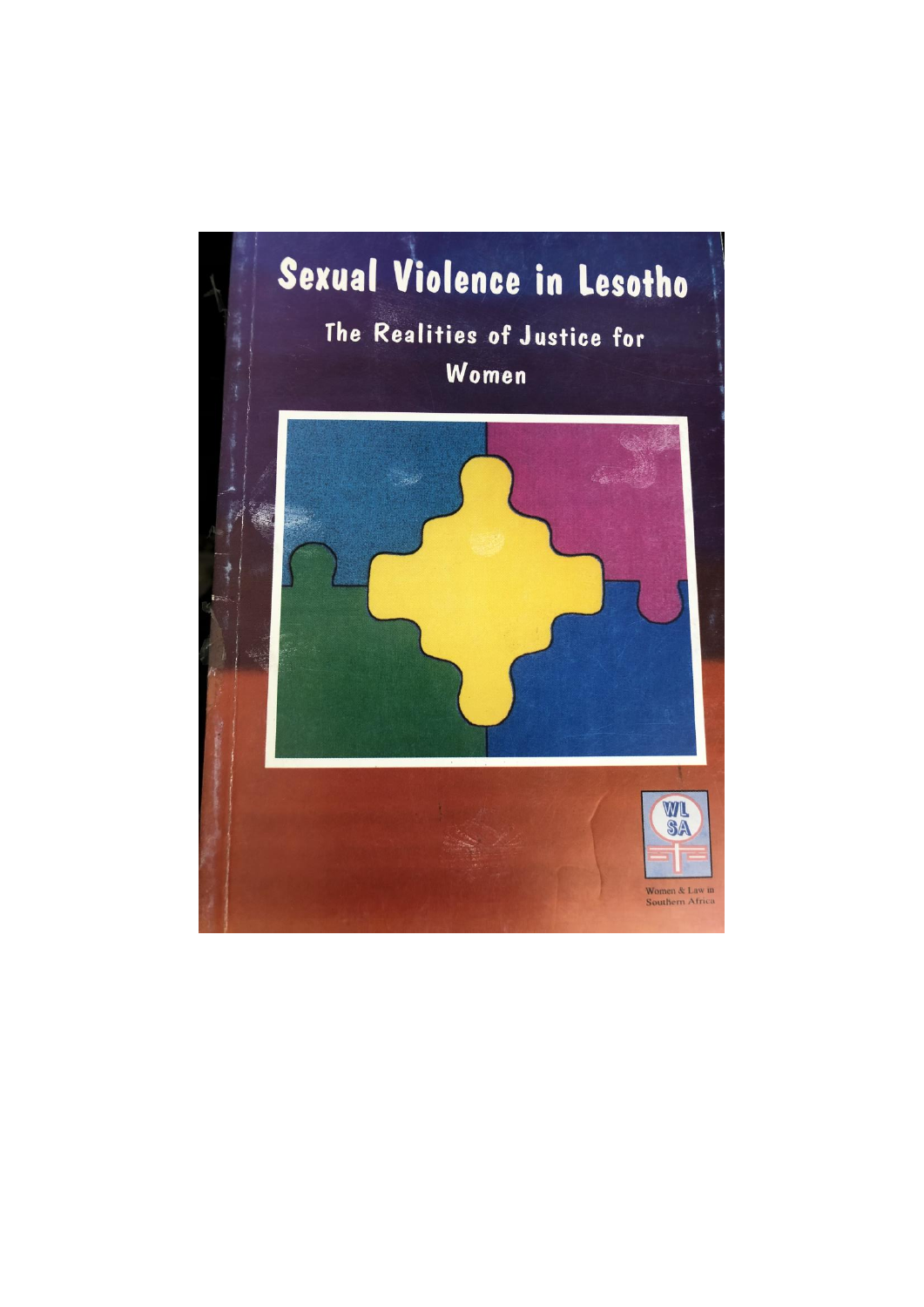## Women and law in Southern Africa

## Research and Education Trust

## **Sexual Violence in Lesotho: The Realities of Justice for Women**

First Edition 2002

**The Research Team** Lisebo Chaka-Makhooane Puleng Letuka Nthomeng Majara Keiso Matashane-Marite Mokhibo Mtela-Gwintsa Bantu Lulu Morolong Sakoane Peter Sakoane